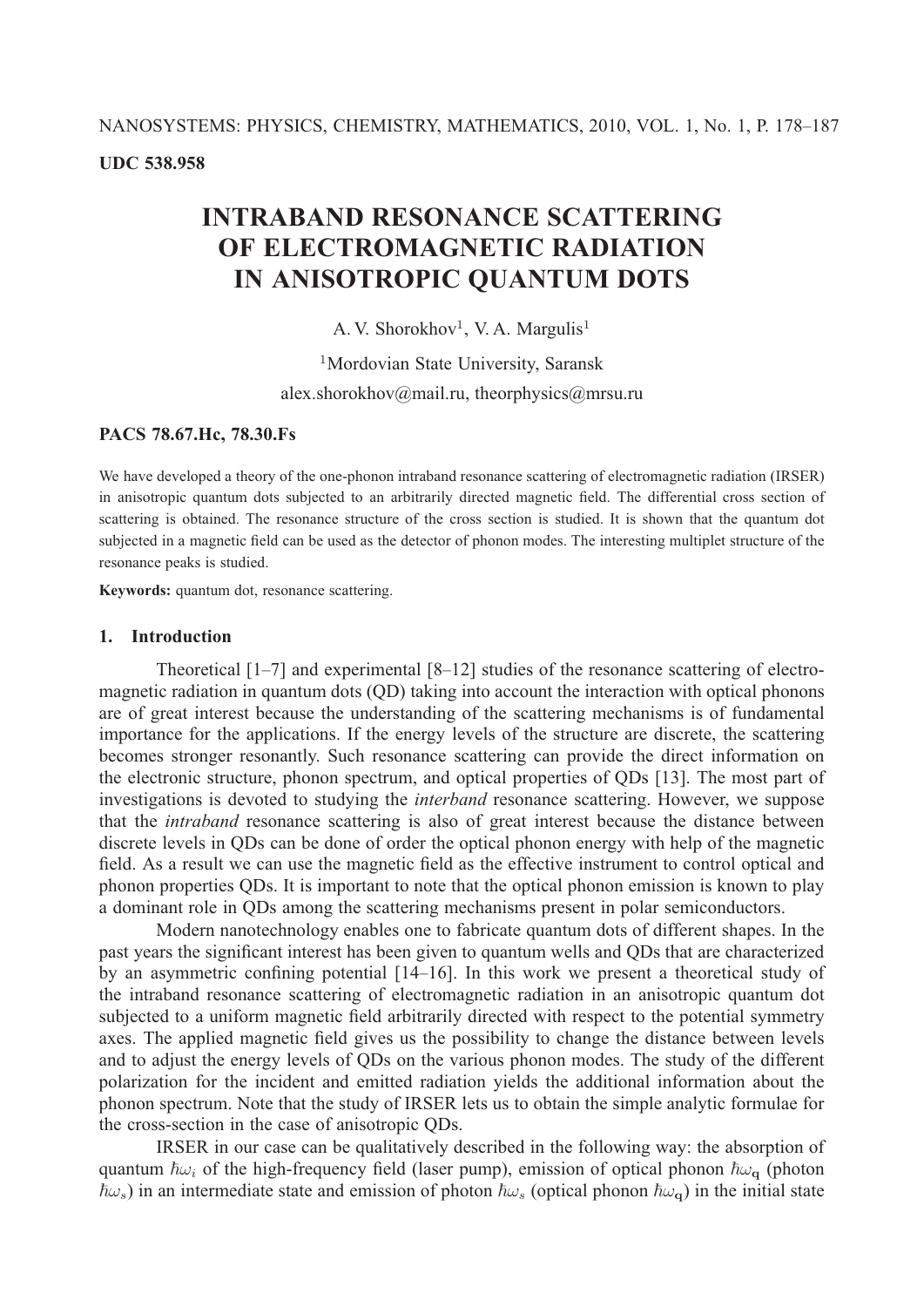(see Fig. 1). In this approach, the cross section of resonant scattering is calculated from third order time-dependent perturbation theory.



FIG. 1. Transitions leading to resonant absorption

We model the semiconductor QD using the asymmetric parabolic confinement  $V(r)$  =  $m^*(\Omega_x^2 x^2 + \Omega_y^2 y^2 + \Omega_z^2 z^2)/2$  (here  $m^*$  is the electron effective mass,  $\Omega_i$   $(i = x, y, z)$  are the characteristic frequencies of the parabolic potential). The spectrum of electrons in such dot placed in an arbitrarily directed magnetic field **B** with the vector potential  $\mathbf{A} = (B_u z/2 B_z y, 0, B_x y - B_y x/2$  has the form  $\varepsilon_{nml} = \hbar \omega_1 (n + 1/2) + \hbar \omega_2 (m + 1/2) + \hbar \omega_3 (l + 1/2)$  $(n, m, l = 0, 1, 2, \ldots)$ , where hybrid frequencies  $\omega_i$   $(j = 1, 2, 3)$  are obtained from the sixth-order algebraic equation [18].

#### **2. Differential cross section**

The differential resonance cross section  $d^2\sigma/d\Omega d\omega_s$  of a volume V per unit solid angle  $dΩ$  for incident radiation with the frequency  $ω<sub>i</sub>$  and emitted radiation with the frequency  $ω<sub>s</sub>$  is given by [5] in analogy with the Raman cross section

$$
\frac{d^2\sigma}{d\Omega d\omega_s} = \frac{V^2 \omega_s^3 n_i n_s^3}{8\pi^3 c^4 \omega_i} W(\omega_s, \mathbf{e}_s)
$$
(1)

where  $n_i(n_s)$  is the refractive index of the medium with frequency  $\omega_i$  ( $\omega_s$ ), c is the velocity of light,  $e_s$  is the unit polarization vector of the emitted radiation. The transition rate is calculated according to

$$
W(\omega_s, \mathbf{e}_s) = \frac{2\pi}{\hbar} \sum_{\alpha} |W_{\alpha\alpha}|^2 \, \delta(\hbar\omega_i - \hbar\omega_s - \hbar\omega_q), \tag{2}
$$

where  $\alpha = (n, m, l)$  are the quantum numbers of the initial electron states in QD.

We consider only resonance transitions. In this case the scattering amplitude probability for phonon emission in QDs is described by a sum of two terms

$$
W_{\alpha\alpha} = \sum_{\alpha',\alpha''} \frac{\langle \alpha | \hat{H}_R(\omega_s) | \alpha'' \rangle \langle \alpha'' | \hat{H}_L | \alpha' \rangle \langle \alpha' | \hat{H}_R(\omega_i) | \alpha \rangle}{(\varepsilon_{\alpha'} - \varepsilon_{\alpha} - \hbar \omega_i)(\varepsilon_{\alpha''} - \varepsilon_{\alpha} - \hbar \omega_i + \hbar \omega_q)} + \sum_{\alpha',\alpha''} \frac{\langle \alpha | \hat{H}_L | \alpha'' \rangle \langle \alpha'' | \hat{H}_R(\omega_s) | \alpha' \rangle \langle \alpha' | \hat{H}_R(\omega_i) | \alpha \rangle}{(\varepsilon_{\alpha'} - \varepsilon_{\alpha} - \hbar \omega_i)(\varepsilon_{\alpha''} - \varepsilon_{\alpha} - \hbar \omega_i + \hbar \omega_s)}
$$
(3)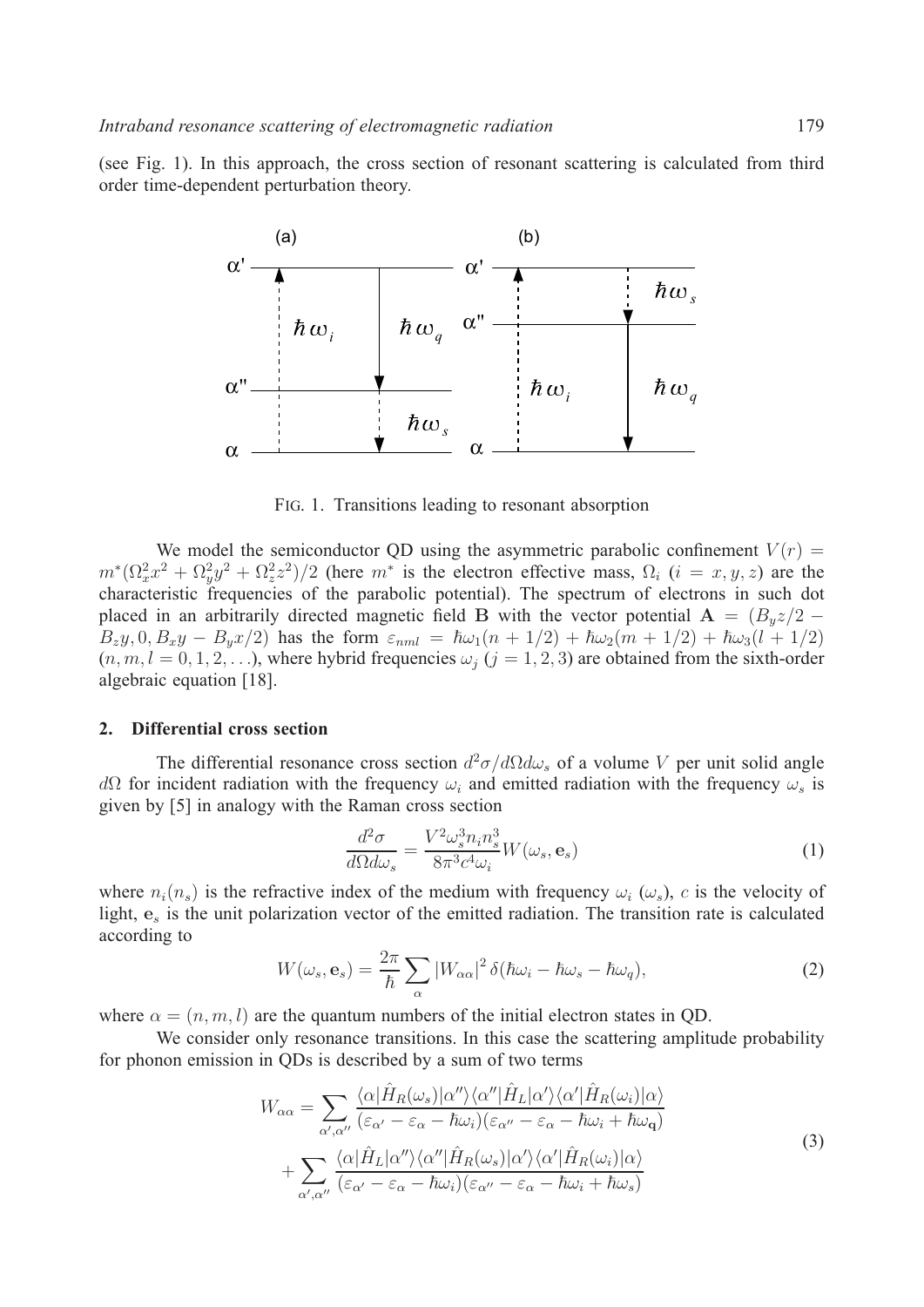The first term in Eq. (3) corresponds to the transitions depicted on Fig. 1a, the second term in Eq. (3) corresponds to the transitions depicted on Figure 1b.

Here  $H_L$  is the operator electron-phonon interaction

$$
\hat{H}_L = \sum_{\mathbf{q}} D_{\mathbf{q}} C_{\mathbf{q}} \exp(i\mathbf{q}\mathbf{r}) + \text{c.c},\tag{4}
$$

where  $D_{q}$  is the electron-phonon coupling constant.

The operator of the electron-photon interaction can be expressed as

$$
\hat{H}_R = \frac{e}{m^*} \sqrt{\frac{2\pi\hbar N}{\varepsilon \omega}} \mathbf{e} \mathbf{P},\tag{5}
$$

where N is the number of initial-state photons with frequency  $\omega$ , e is the polarization vector and  $P = p - eA/c$  is the generalized momentum,  $\varepsilon$  is the real part of the dielectric constant.

A direct calculation of the matrix elements of electron-photon and electron-phonon interactions is a complicate problem in our case. However, the method of canonic transformation of the phase space allows us to resolve this problem using only simple calculations from linear algebra [18]. In particular, in our preceding papers we used this method to study hybrid [19], hybrid-phonon [20] and hybrid-impurity resonances in this system [21].

Using the results obtained in [19], we can write the matrix elements of the operator  $\hat{H}_R$ in the following form

$$
\langle n'm'l'|\hat{H}_R|nml\rangle = ie\hbar\sqrt{\frac{\pi N}{m^*\varepsilon\omega}} \times \left[X_1\sqrt{n+1}\delta_{n',n+1}\delta_{m',m}\delta_{l',l}\right.+X_2\sqrt{m+1}\delta_{n,n'}\delta_{m',m+1}\delta_{l',l} + X_3\sqrt{l+1}\delta_{n',n}\delta_{m',m}\delta_{l',l+1}\right].
$$
\n(6)

where the coefficients  $X_i$  ( $i = 1, 2, 3$ ) were found in [19].

We introduce the notation

$$
J(n''m''l'',n'm'l') = \left(\frac{n''!m''l''!}{n'!m'!l''!}\right)^{1/2} (-1)^{n'-n''}
$$
  
 
$$
\times (-1)^{m'-m''} (-1)^{l'-l''} \exp[i\varphi_1(n'-n'')]
$$
  
 
$$
\times \exp[i\varphi_2(m'-m'')] \exp[i\varphi_3(l'-l'')]g_1^{n'-n''}g_2^{m'-m''}
$$
  
 
$$
\times g_3^{l'-l''} L_{n''}^{n'-n''}(g_1^2) L_{m''}^{m'-m''}(g_2^2) L_{l''}^{l'-l''}(g_3^2).
$$
 (7)

Here  $g_j = \sqrt{\lambda_j^2 + \kappa_j^2 l_j^4}/\sqrt{2}l_j$ ,  $\tan \varphi_j = \kappa_j l_j^2/\lambda_j$ ,  $l_j = \sqrt{\hbar/m^* \omega_j}$   $(j = 1, 2, 3)$  are the hybrid lengths, ,  $L_n^{n'}(x)$  are the generalized Laguerre polynomials,  $\lambda_i = \hbar (b_{1i}q_x + b_{2i}q_y + b_{3i}q_z)$  (i = 1, 2, 3),  $\kappa_{i-3} = b_{1i}q_x + b_{2i}q_y + b_{3i}q_z$  ( $i = 4, 5, 6$ ),  $b_{ji}$  are components of the transition matrix [21].

Using (7), we can write the matrix elements of the operator electron-phonon interaction as

$$
\langle n'm'l'|\hat{H}_L|n''m''l''\rangle = \sum_{\mathbf{q}} D_q \sqrt{N_{\mathbf{q}}} \exp(-g^2/2)
$$
  
 
$$
\times \exp[-(\kappa_1 \lambda_1 + \kappa_2 \lambda_2 + \kappa_3 \lambda_3)i/2] J(n''m''l'', n'm'l'), \qquad (8)
$$

where  $N_{q}$  is the number of phonons with the wave vector q and  $g^{2} = g_{1}^{2} + g_{2}^{2} + g_{3}^{2}$ .

Substituting (6) and (8) into (3) after some cumbersome algebra it is possible to get analytic expression for  $W_{\alpha\alpha}$ . We consider only the resonance scattering. In this case the frequency of the pump is equal to the distance between the levels of QD. For definiteness, assume that we pump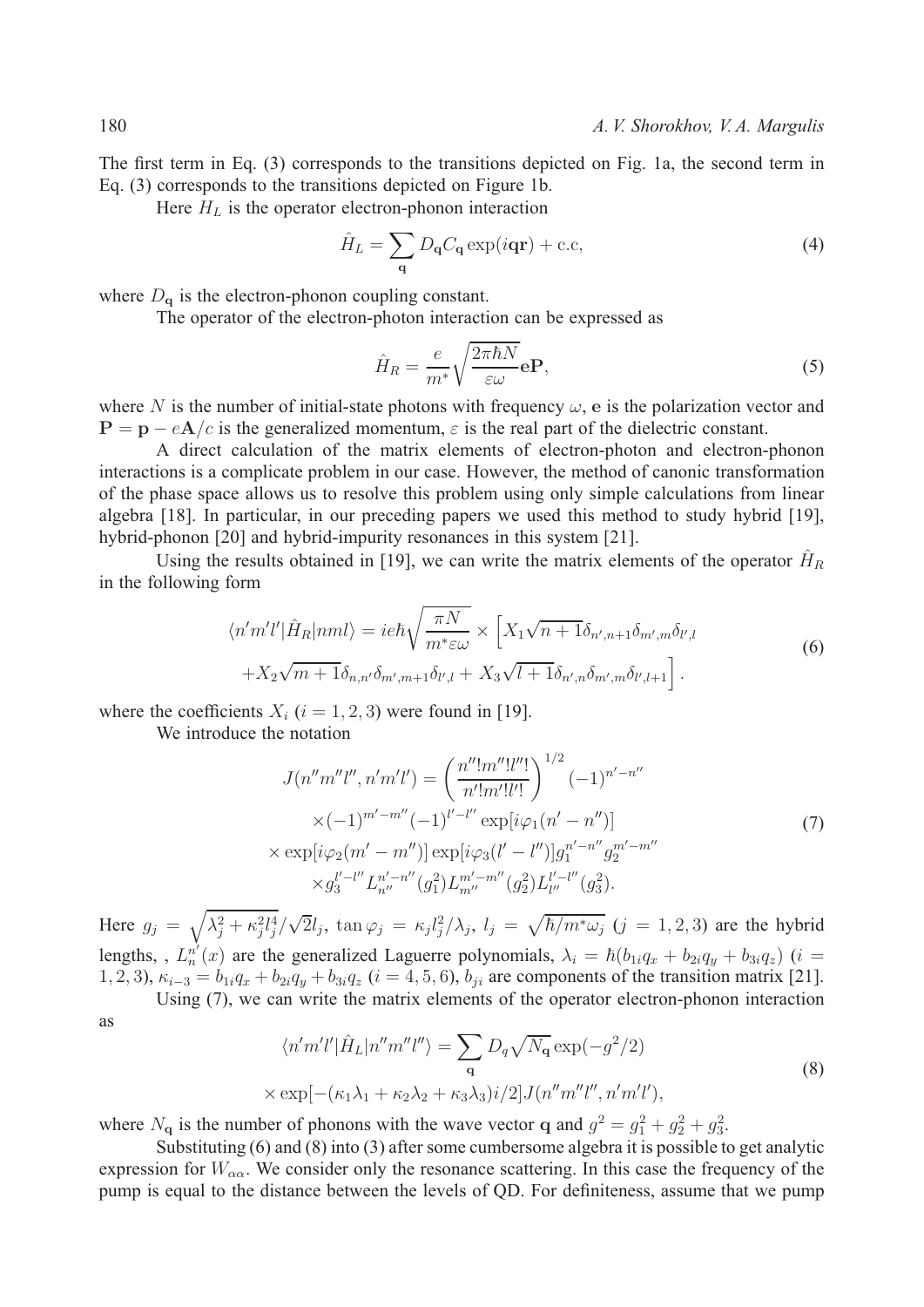the QD by the laser with frequency  $\omega_i = \omega_1$ . Then we need to keep only resonance terms in the formula for  $W_{\alpha\alpha}$ . In this case for the first term in Eq. (3), we obtain

$$
\sum_{\alpha',\alpha''}\frac{\langle \alpha|\hat{H}_R(\omega_s)|\alpha''\rangle \langle \alpha''|\hat{H}_L|\alpha'\rangle \langle \alpha'|\hat{H}_R(\omega_i)|\alpha\rangle}{(\varepsilon_{\alpha'}-\varepsilon_{\alpha}-\hbar\omega_i)(\varepsilon_{\alpha''}-\varepsilon_{\alpha}-\hbar\omega_i+\hbar\omega_{\mathbf{q}})}
$$
  
\n
$$
=-\frac{\pi e^2}{m^*\varepsilon}\sqrt{\frac{N_i(N_s+1)}{\omega_i\omega_s}}\sum_{\mathbf{q}}D_q\sqrt{N_{\mathbf{q}}}\exp(-g^2/2)
$$
  
\n
$$
\times \exp[-(\kappa_1\lambda_1+\kappa_2\lambda_2+\kappa_3\lambda_3)i/2]\frac{\sqrt{n+1}X_1^i}{\omega_1-\omega_i}
$$
  
\n
$$
\times \left[\frac{\sqrt{m+1}X_2^S J(nm+1l,n+1ml)}{\omega_2-\omega_i+\omega_{\mathbf{q}}}+\frac{\sqrt{l+1}X_3^S J(nml+1,n+1ml)}{\omega_3-\omega_i+\omega_{\mathbf{q}}}\right].
$$
 (9)

Here the indexes  $i$  and  $s$  are referred to the incident and emitted photons, respectively.

The second term in (3) has the following form

$$
\sum_{\alpha',\alpha''}\frac{\langle \alpha|\hat{H}_L|\alpha''\rangle \langle \alpha''|\hat{H}_R(\omega_s)|\alpha'\rangle \langle \alpha'|\hat{H}_R(\omega_i)|\alpha\rangle}{(\varepsilon_{\alpha'}-\varepsilon_{\alpha}-\hbar\omega_i)(\varepsilon_{\alpha''}-\varepsilon_{\alpha}-\hbar\omega_i+\hbar\omega_s)}
$$
\n
$$
=-\frac{\pi e^2}{m^*\varepsilon}\sqrt{\frac{N_i(N_s+1)}{\omega_i\omega_s}}\sum_{\mathbf{q}}D_q\sqrt{N_{\mathbf{q}}}\exp(-g^2/2)
$$
\n
$$
\times \exp[-(\kappa_1\lambda_1+\kappa_2\lambda_2+\kappa_3\lambda_3)i/2]\frac{\sqrt{n+1}X_1^i}{\omega_1-\omega_i}
$$
\n
$$
\times \left[\frac{\sqrt{m}X_2^S J(nml,n+1m-1l)}{\omega_1-\omega_2-\omega_i+\omega_s}+\frac{\sqrt{l}X_3^S J(nml,n+1ml-1)}{\omega_1-\omega_3-\omega_i+\omega_s}\right].
$$
\n(10)

Now we need to sum these terms to get  $W_{\alpha\alpha}$ . Taking into account the conversation law  $\hbar\omega_i$  =  $\hbar\omega_q + \hbar\omega_s$  we can transform denominators in Eq. (9) and Eq. (10). In this case we get for  $W_{\alpha\alpha}$ the following formula

$$
W_{\alpha\alpha} = -\frac{\pi e^2}{m^* \varepsilon} \sqrt{\frac{N_i (N_s + 1)}{\omega_i \omega_s}} \sum_{\mathbf{q}} D_q \sqrt{N_{\mathbf{q}}} \exp(-g^2/2)
$$
  
 
$$
\times \exp[-(\kappa_1 \lambda_1 + \kappa_2 \lambda_2 + \kappa_3 \lambda_3) i/2] \frac{\sqrt{n+1} X_1^i}{\omega_1 - \omega_i}
$$
(11)  
 
$$
\times \left\{ \frac{X_2^S}{\omega_2 - \omega_s} \left[ \sqrt{m+1} J(nm + 1l, n + 1ml) - \sqrt{m} J(nml, n + 1m - 1l) \right] + \frac{X_3^S}{\omega_3 - \omega_s} \left[ \sqrt{l+1} J(nml + 1, n + 1ml) - \sqrt{l} J(nml, n + 1ml - 1) \right] \right\}
$$

We can transform the differences in Eq. (11) using the recurrent formula for the Laguerre polynomials  $xL_n^{\alpha+1} = (n+\alpha+1)L_n^{\alpha}(x) - (n+1)L_{n+1}^{\alpha}(x)$ . As a result we get for the first difference

$$
\sqrt{m+1}J(nm+1l, n+1ml) - \sqrt{m}J(nml, n+1m-1l)
$$
  
=  $-\exp(i\varphi_1)\exp(-i\varphi_2)g_1g_2L_n^1(g_1^2)L_m(g_2^2)L_l(g_3^2)$  (12)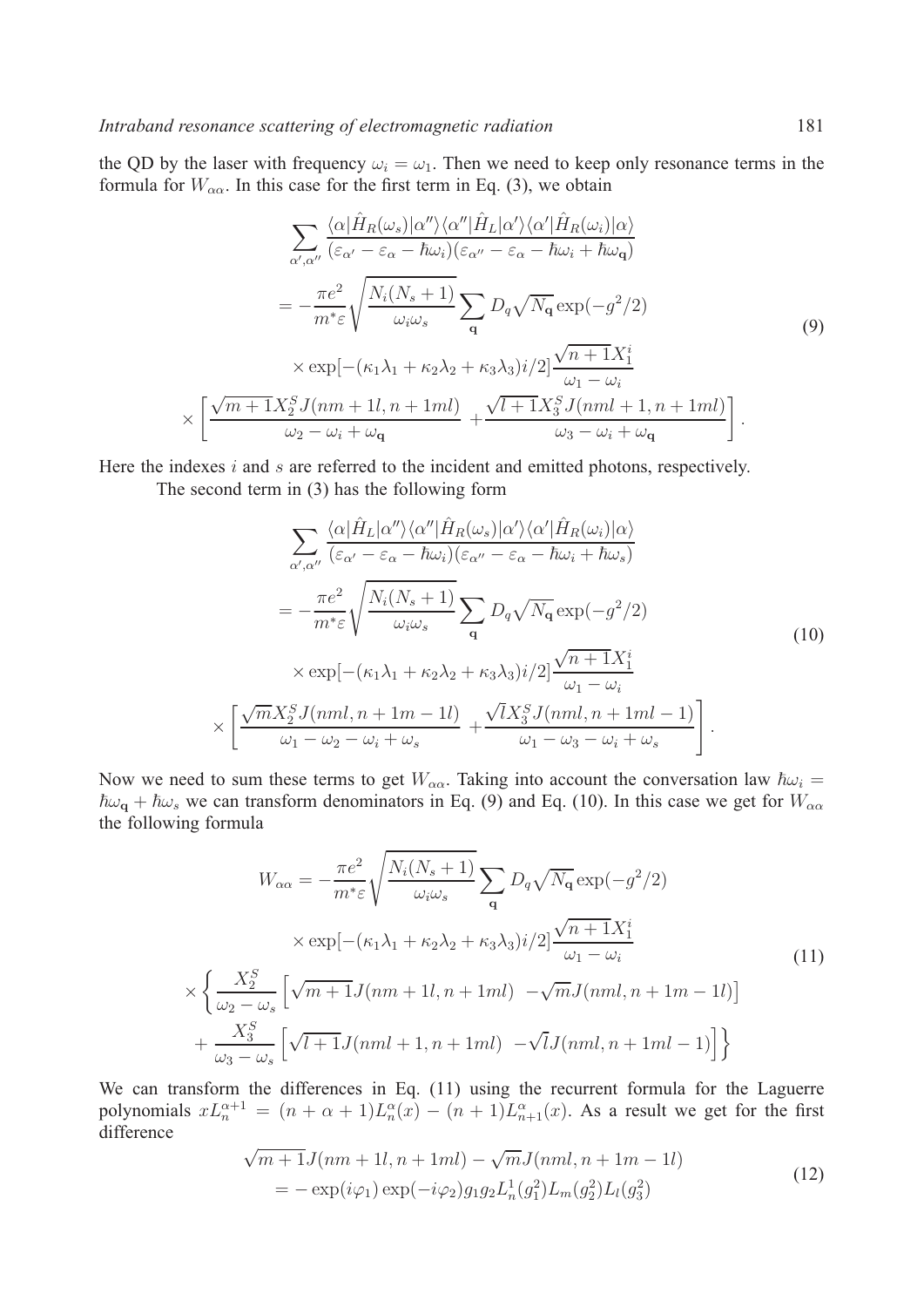The second difference in Eq. (11) is calculated in analogy with Eq. (12). Using the obtained estimation, we get the following formula for the square of the scattering amplitude probability

$$
|W_{\alpha\alpha}|^2 = \frac{\pi^2 e^4}{m^{*2}} \frac{N_i (N_s + 1)}{\omega_i \omega_s} \sum_{\mathbf{q}} |D_{\mathbf{q}}|^2 N_{\mathbf{q}} \exp(-g^2) g_1^2
$$
  
 
$$
\times [L_n^1(g_1^2)]^2 [L_m(g_2^2)]^2 [L_l(g_3^2)]^2 \frac{(n+1)(X_1^i)^2}{(\omega_1 - \omega_i)^2}
$$
  
 
$$
\times \left| \frac{g_2 X_2^S}{\omega_2 - \omega_s} \exp(-i\varphi_2) + \frac{g_3 X_3^S}{\omega_3 - \omega_s} \exp(-i\varphi_3) \right|^2.
$$
 (13)

Then we can write the final formula for the cross-section taking into account the smearing of the hybrid levels by collisions

$$
\frac{d^2\sigma}{d\Omega d\omega_s} = \frac{V\omega_s^2 n_i e^4 N_i (N_s + 1)}{4\hbar^2 n_s c^4 m^{*2}} \sum_{\mathbf{q}} |D_{\mathbf{q}}|^2 N_{\mathbf{q}} \exp(-g^2)
$$
  

$$
\times g_1^2 [L_n^1(g_1^2)]^2 [L_m(g_2^2)]^2 [L_l(g_3^2)]^2 \frac{(n+1)(X_1^i)^2}{(\omega_1 - \omega_i)^2 + \Gamma^2}
$$
  

$$
\times \left| \frac{g_2 X_2^S}{\omega_2 - \omega_s - i\Gamma} \exp(-i\varphi_2) + \frac{g_3 X_3^S}{\omega_3 - \omega_s - i\Gamma} \exp(-i\varphi_3) \right|^2
$$
  

$$
\times \delta(\omega_i - \omega_s - \omega_q),
$$
 (14)

where  $\Gamma$  is the lifetime broadening.

#### **3. Results and discussions**

Equation (14) clearly shows that if one ignores the optical phonons dispersion and if the frequency of the pump is equal to  $\omega_1$  then we have the input resonance on the frequency  $\omega_1$ and the output resonance on the frequencies  $\omega_2$  and  $\omega_3$ . Note that it is forbidden transitions with simultaneous changing more than one quantum numbers in the case of absorption (emission) of photon due to the selection rules. The possible transitions is shown on the Figure 2.

It is important to note that the hybrid frequency  $\omega_k$  ( $k = 1, 2, 3$ ) is determined by the magnitude and the direction of the magnetic field (i.e. they can be tuned with the help of the magnetic field). Hence, using the tunable laser and changing, for example, the magnitude of the magnetic field we can register phonon modes (with frequencies  $\omega_q = \omega_1 - \omega_2$  and  $\omega_q = \omega_1 - \omega_3$ ) in quantum dots as series resonance peaks in the dependence of the cross section on the magnetic field. The frequency of the phonon mode can be determined from the dependence of the magnetic field on the hybrid frequencies.

Let us now to study effects arising due to the dispersion of the phonons. Replacing the sum over the phonon wave vector by the integral in Equation (14) and assuming a parabolic dispersion low for long-wave phonons  $\omega_q = \omega_0 (1 - \omega_0^{-2} V_s^2 q^2)$ , where  $\omega_0$  is the optical-phonon threshold frequency and  $V_s$  is the speed of sound, we can easily evaluate the integral with respect to |**q**| thanks to the presence of a delta function  $\delta(\omega_i - \omega_s - \omega_q)$ .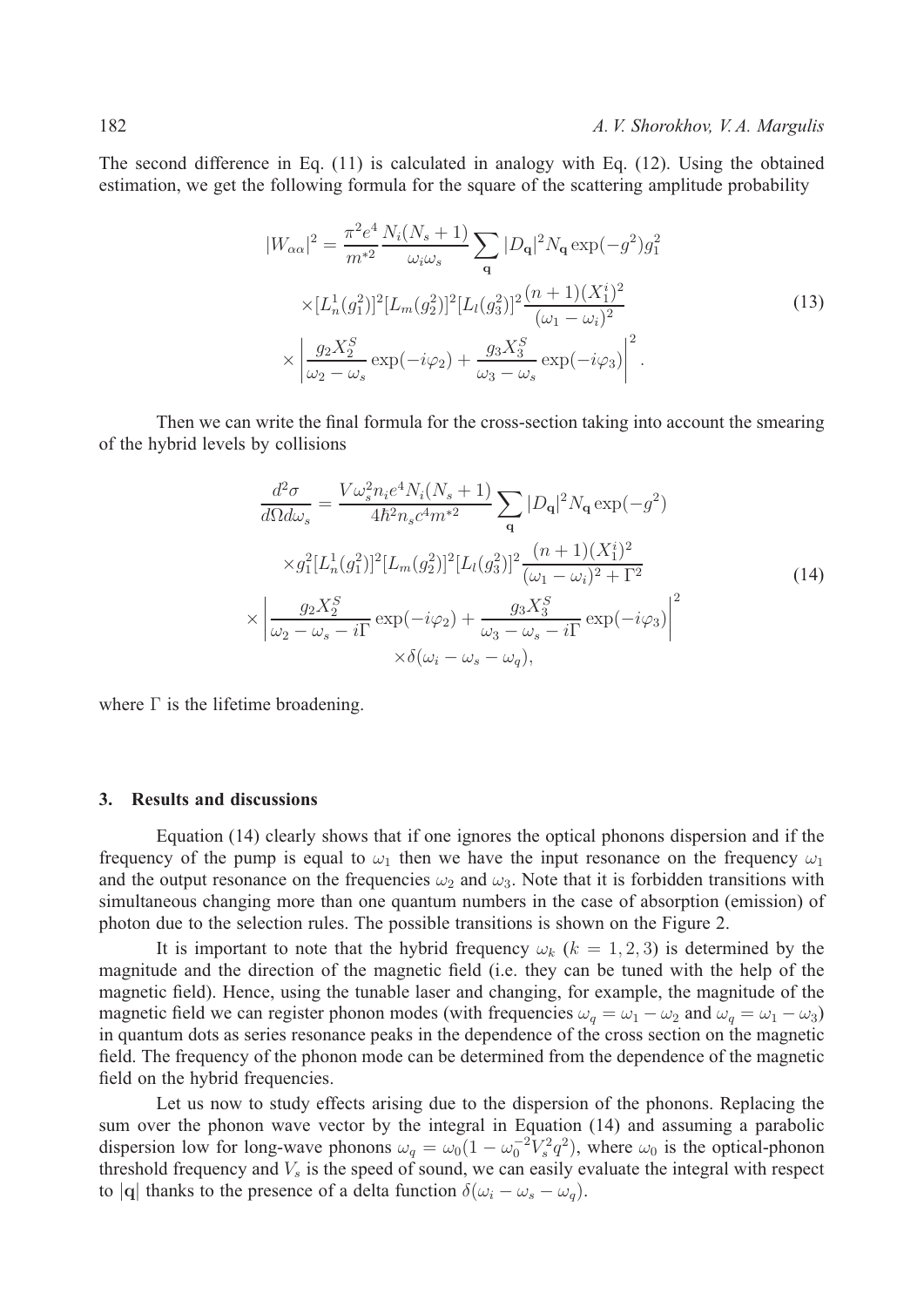

FIG. 2. Possible transitions leading to the resonant absorption in the case of anisotropic quantum dots. The dotted curve corresponds to the absorption of the pump field with the frequency  $\omega_1$ . The solid line corresponds to the transitions with the change of the quantum number  $m$ . The dashed curve corresponds to the transitions with the change of the quantum number  $l$ .



FIG. 3. Differential cross section (in arb. units) as a function of a magnetic field in the case of transition from the ground state and emission of PO-phonons,  $\omega_0 = 1.2 \times 10^{12} \text{ s}^{-1}, \omega_x = 1.3 \times 10^{12} \text{ s}^{-1}, \omega_y = 1.4 \times 10^{12} \text{ s}^{-1}, \omega_z = 7.1 \times 10^{13} \text{ s}^{-1}.$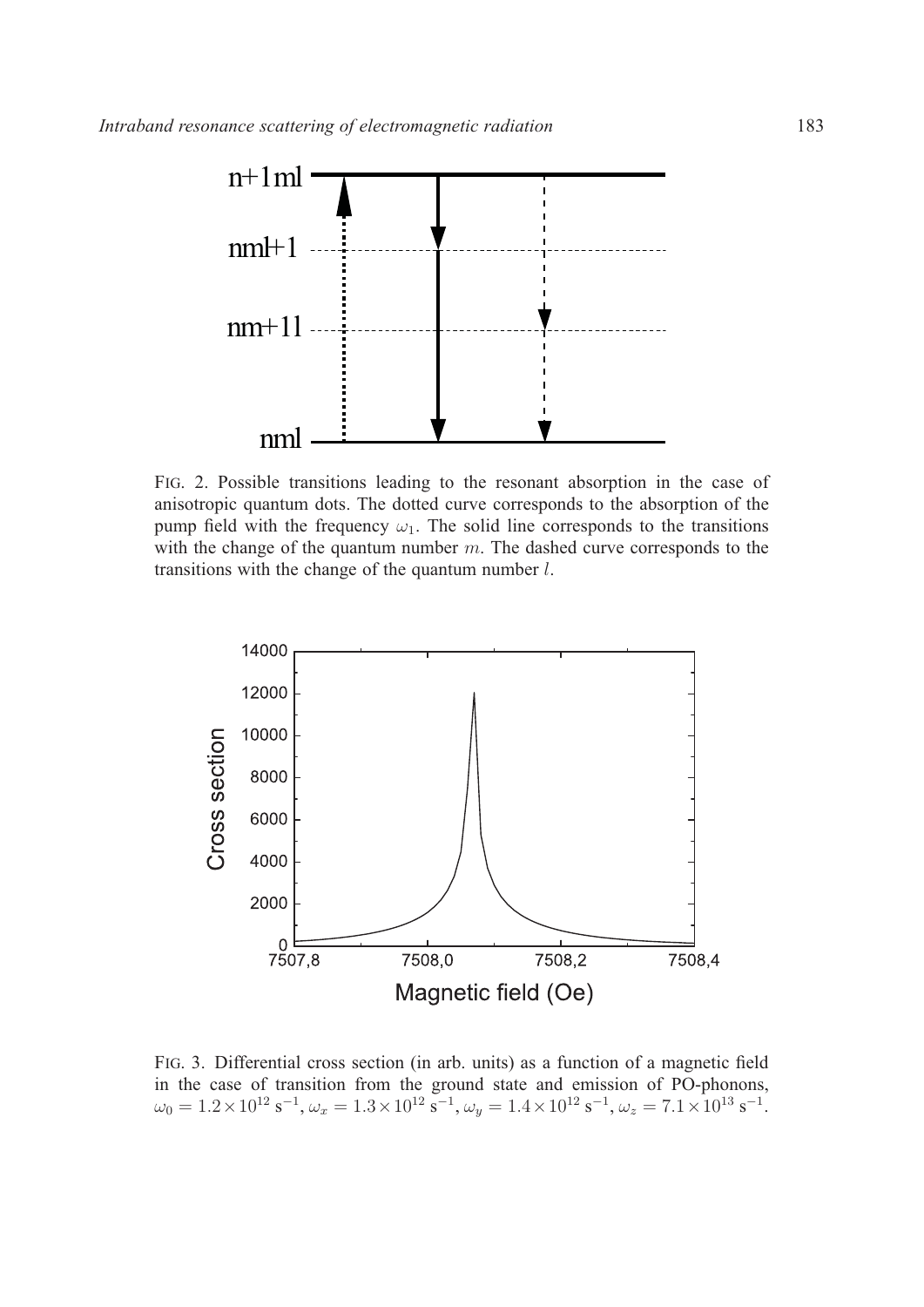Converting to spherical coordinates we obtain the following equation for the differential cross section

$$
\frac{d^2\sigma}{d\Omega d\omega_s} = \frac{V\omega_s^2 n_i e^4 N_i (N_s + 1) N_0 \omega_0^{3/2}}{8\hbar^2 V_s^3 n_s c^4 m^{*2} \sqrt{|\Delta\omega_0|}}\n\times \int_{0}^{2\pi} d\varphi \int_{0}^{\pi} \sin\theta d\theta |D_{\mathbf{q}}|^2 \exp(-y^2) y_1^2
$$
\n
$$
\times [L_n^1(y_1^2)]^2 [L_m(y_2^2)]^2 [L_l(y_3^2)]^2 \frac{(n+1)(X_1^i)^2}{(\omega_1 - \omega_i)^2 + \Gamma^2}\n\times \left| \frac{y_2 X_2^S}{\omega_2 - \omega_s - i\Gamma} \exp(-i\varphi_2) + \frac{y_3 X_3^S}{\omega_3 - \omega_s - i\Gamma} \exp(-i\varphi_3) \right|^2,
$$
\n(15)

Here we replace  $N_q$  by the Plank distribution function  $N_0$ ,  $y_j$  can be obtained from  $g_j$  if we write the vector **q** in the spherical coordinates,  $D_q$  depends on the electron-phonon interaction and  $\Delta \omega_0 = \omega_1 - \omega_s - \omega_0$ .

Let us consider, first of all, the polarization potential scattering (PO phonons). In this case the electron-phonon coupling constant

$$
|D_{\mathbf{q}}|^2 = \frac{2\sqrt{2}\pi\hbar^2\alpha_L\omega_0^{3/2}}{\sqrt{m^*q^2}}.\tag{16}
$$

Then we can rewrite Equation (15) as

 $\times$ 

$$
\frac{d^2\sigma}{d\Omega d\omega_s} = \frac{\sqrt{2}\pi V \omega_s^2 n_i n_s^3 e^4 N_i (N_s + 1) N_0 \omega_0^2}{4 V_s^3 c^4 m^{*3/2} \varepsilon^2 |\Delta\omega_0|^{3/2}} \n\int_0^{2\pi} d\varphi \int_0^{\pi} \sin \theta d\theta |D_{\mathbf{q}}|^2 \exp(-y^2) y_1^2 \n\times [L_n^1(y_1^2)]^2 [L_m(y_2^2)]^2 [L_l(y_3^2)]^2 \frac{(n+1)(X_1^i)^2}{(\omega_1 - \omega_i)^2 + \Gamma^2} \n\frac{y_2 X_2^S}{\omega_2 - \omega_s - i\Gamma} \exp(-i\varphi_2) + \frac{y_3 X_3^S}{\omega_3 - \omega_s - i\Gamma} \exp(-i\varphi_3) \bigg|^2,
$$
\n(17)

The cross section depends on the polarization both the input signal and output one. Let us consider the case when the polarization vector of the incident and emitted fields are perpendicular to the magnetic field. In this case the hybrid frequencies are determined by the formulae  $\omega_{1,2}$  =  $\left[\sqrt{(\Omega_x + \Omega_y)^2 + \omega_c^2} \pm \sqrt{(\Omega_x - \Omega_y)^2 + \omega_c^2}\right]/2$ ,  $\omega_3 = \Omega_z$ , and the values of  $y_j$   $(j = 1, 2, 3)$  have the following form

$$
y_j = \frac{l_j}{\sqrt{2}} \sqrt{\frac{\omega_0 |\Delta \omega_0|}{V_s^2}} \frac{\sin \theta}{\sqrt{\omega_c^2 \Omega_x^2 + (\Omega_x^2 - \omega_j^2)^2}} \times \left[ (\Omega_x^2 - \omega_i^2)^2 \sin^2 \varphi + \omega_c^2 \omega_i^2 \cos^2 \varphi \right]^{1/2}
$$
(18)

Note that in this case  $X_j^i = X_j^S$  ( $j = 1, 2, 3$ ). Equation (17) clearly shows that the Raman cross section has singularities at the points where  $\Delta \omega_0 = 0$ . On the Figure 3 it is shown the dependence of the Raman cross section on the magnetic field (here we taken into account the finite phonon relaxation time).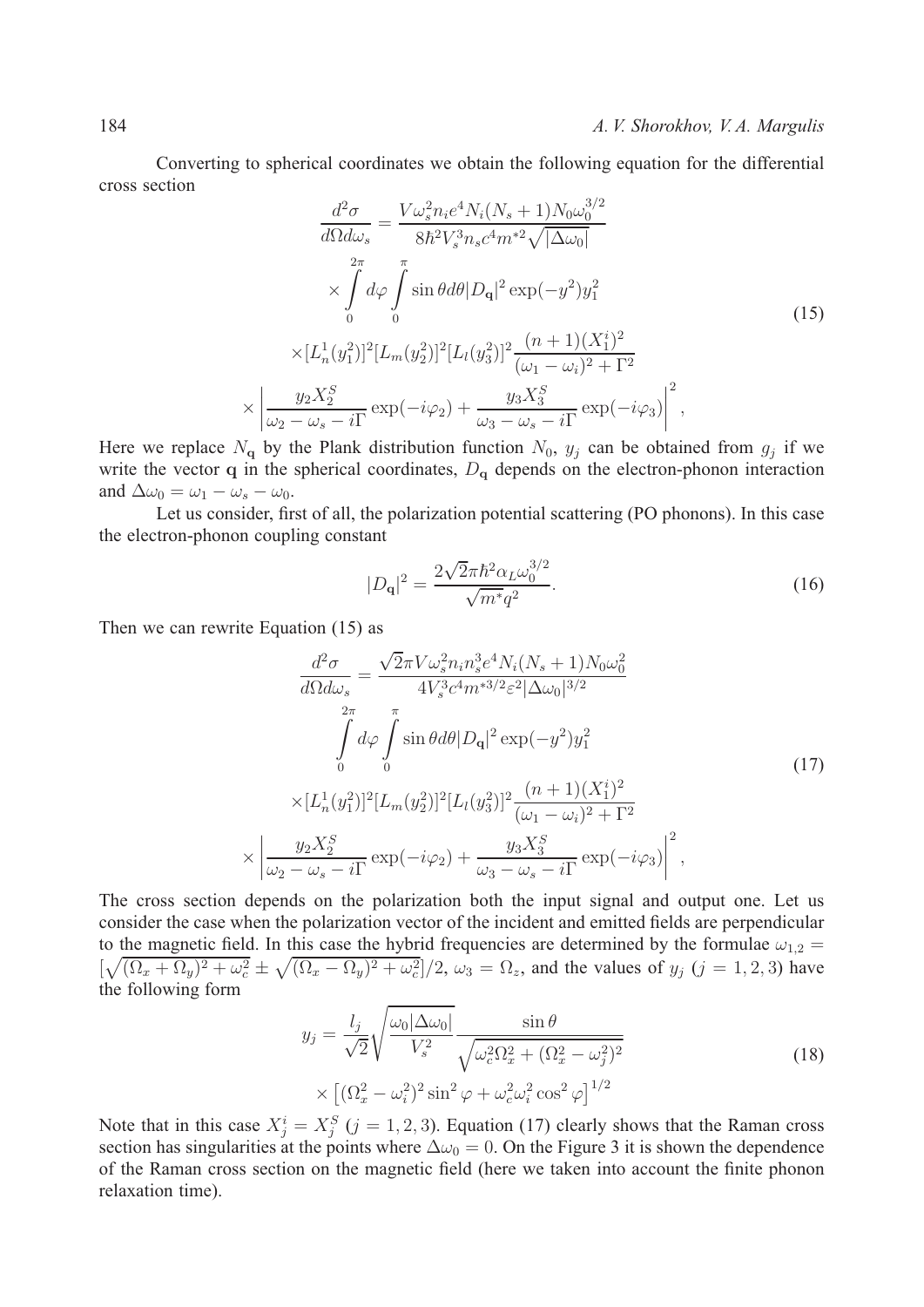

FIG. 4. Differential cross section (in arb. units) as a function of a magnetic field in the case of transition from the ground state and emission of DO-phonons, Other parameters coincide with those of Fig. 3

The different situation takes place in the case of deformation potential scattering (DO phonons). The cross section of deformation potential scattering connected with one of polarization potential scattering by the following estimation

$$
\frac{d^2 \sigma_{PO}}{d\Omega d\omega_s} = \frac{mV_s^2}{2\hbar|\Delta\omega_0|} \frac{d^2 \sigma_{DO}}{d\Omega d\omega_s}
$$
(19)

It is important to note that in the points where  $\Delta \omega_0 = 0$  the differential cross section is equal to zero in contradiction to the case of PO-phonons. In the case of DO-phonons the cross section has the complex doublet structure. The width of the resonance curve is enough small (of order 1 Oe) in this situation. In the most simple case of transitions from the ground state  $n = m = l = 0$ the resonance curve consists of two symmetrically positioned sharp peaks to the left and right of the point  $\Delta \omega_0 = 0$  (Fig.4). In the case of transitions from the state  $n = m = l = 1$  each of the doublet peaks splits up into two ones (Fig.5). If we take into account the finite phonon relaxation time in QDs, the resonance curve doesn't change its form in the difference from the polarization scattering but its minimum displaces in the point where  $\Delta \omega + \tau^{-1} = 0$  (here  $\tau$  is the relaxation time).

In conclusion, we have investigated theoretically the intraband resonance scattering of electromagnetic radiation in the anisotropic quantum dots in the presence of arbitrarily directed magnetic field. We showed that resonance scattering lets us to detect phonon modes in QD using the tunable laser and changing magnetic field. If we ignore optical phonon dispersion, we have a resonance peak corresponding to the emission of optical phonon mode. The interesting doublet structure of peaks arises if one takes into account the dispersion of long-wave optical phonons in the case of deformation scattering. In this case the resonances let us to observe the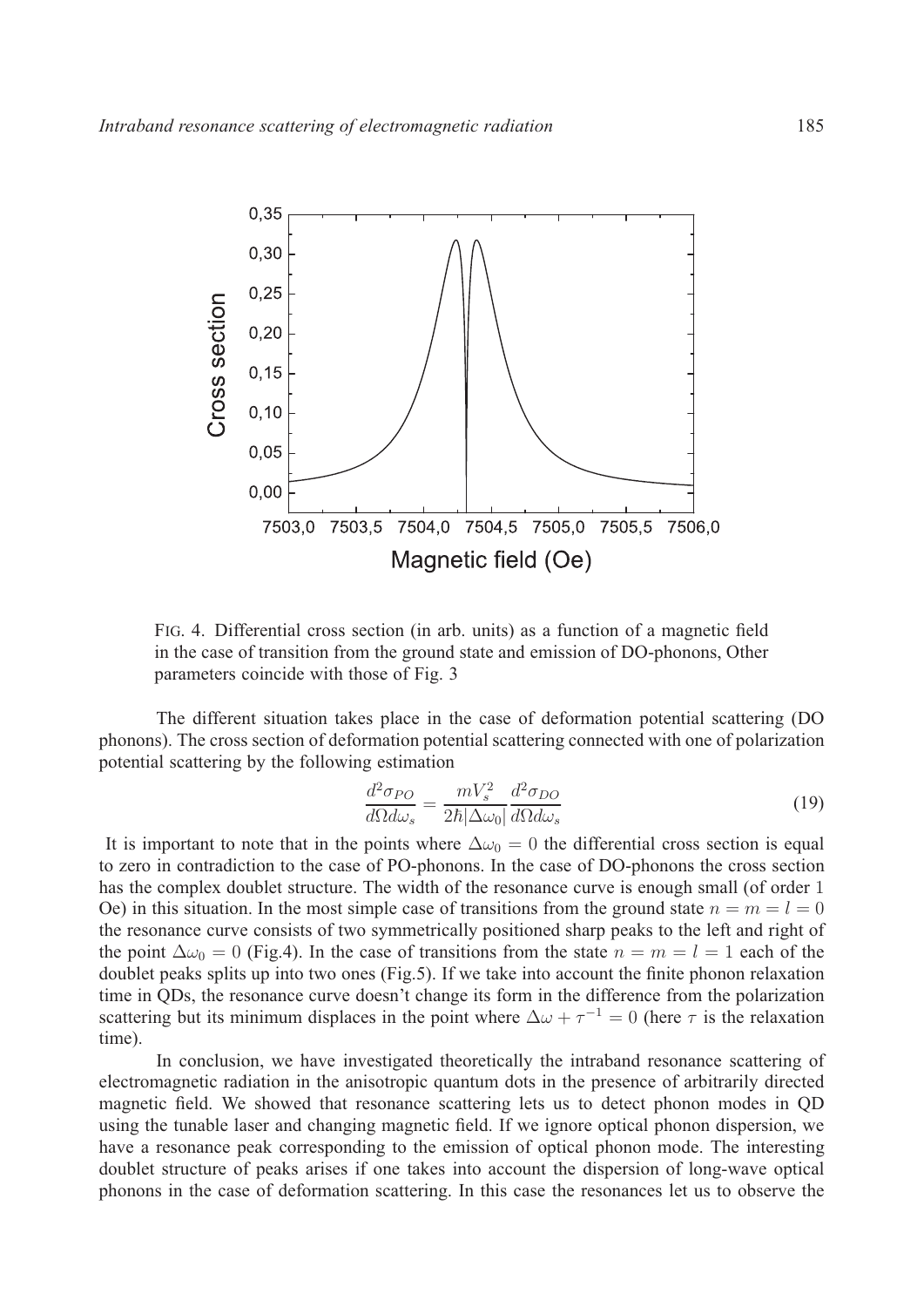

FIG. 5. Differential cross section (in arb. units) as a function of a magnetic field in the case of transition from the state  $n = m = l = 1$  and emission of DO-phonons. Other parameters coincide with those of Fig. 3

threshold frequency of optical phonons. In the resonance point the cross section is equal to zero but in a small neighborhood of this point cross section has symmetrically positioned (to the left and right) peaks. The number of peaks depends on the initial quantum state. We hope that our calculations can further stimulate more experimental measurements on the resonance scattering in semiconductor QDs.

Present work was supported by the Russian Foundation for Basic Research and the Grant of President of Russia for Young Scientists (MK-2062.2008.2).

#### **References**

- [1] Fomin V. M., Gladilin V. N., Devreese J. T., Pokatilov E. P., Balaban S. N., and Klimin S. N. // Phys. Rev. B, 1998, 57, 2415.
- [2] Menéndez-Proupin E., Trallero-Giner C., and Ulloa S. E.  $//$  Phys. Rev. B, 1999, 60, 16747.
- [3] Klimin S. N., Fomin V. M., Devreese J. T. and Bimberg D. // Phys. Rev. B, 2008, 77, 045307.
- [4] Rodríguez-Suarez R., Menéndez-Proupin E., Trallero-Giner C., and Cardona M. // Phys. Rev. B, 2000, 62, 11006.
- [5] Chamberlain M. P., Trallero-Giner C., and Cardona M. // Phys. Rev. B, 1995, 51, 1680.
- [6] Fedorov A. V., Baranov A.V., and Inoue K. // Phys. Rev. B, 1997, 56, 7491.
- [7] Menéndez-Proupin E. and Cabo-Bisset Nana  $//$  Phys. Rev. B, 2002, 66, 085317.
- [8] Heitz R., Born H. Hoffmann A., Bimberg D., Mukhametzhanov I., and Madhukar A. // Appl. Phys. Lett., 2002, 77, 3746.
- [9] Milekhin A. G., Toropov A. I., Bakarov A. K., Tenne D. A., Zanelatto G., and Galzerani J. C., Schulze S. and Zahn D. R. T., Phys. Rev. B, 2004, 70, 085314.
- [10] Choi W. J., Rho H., Song J. D., Lee J. I., and Cho Y. H. // Physica E (Amsterdam), 2005, 26, 115.